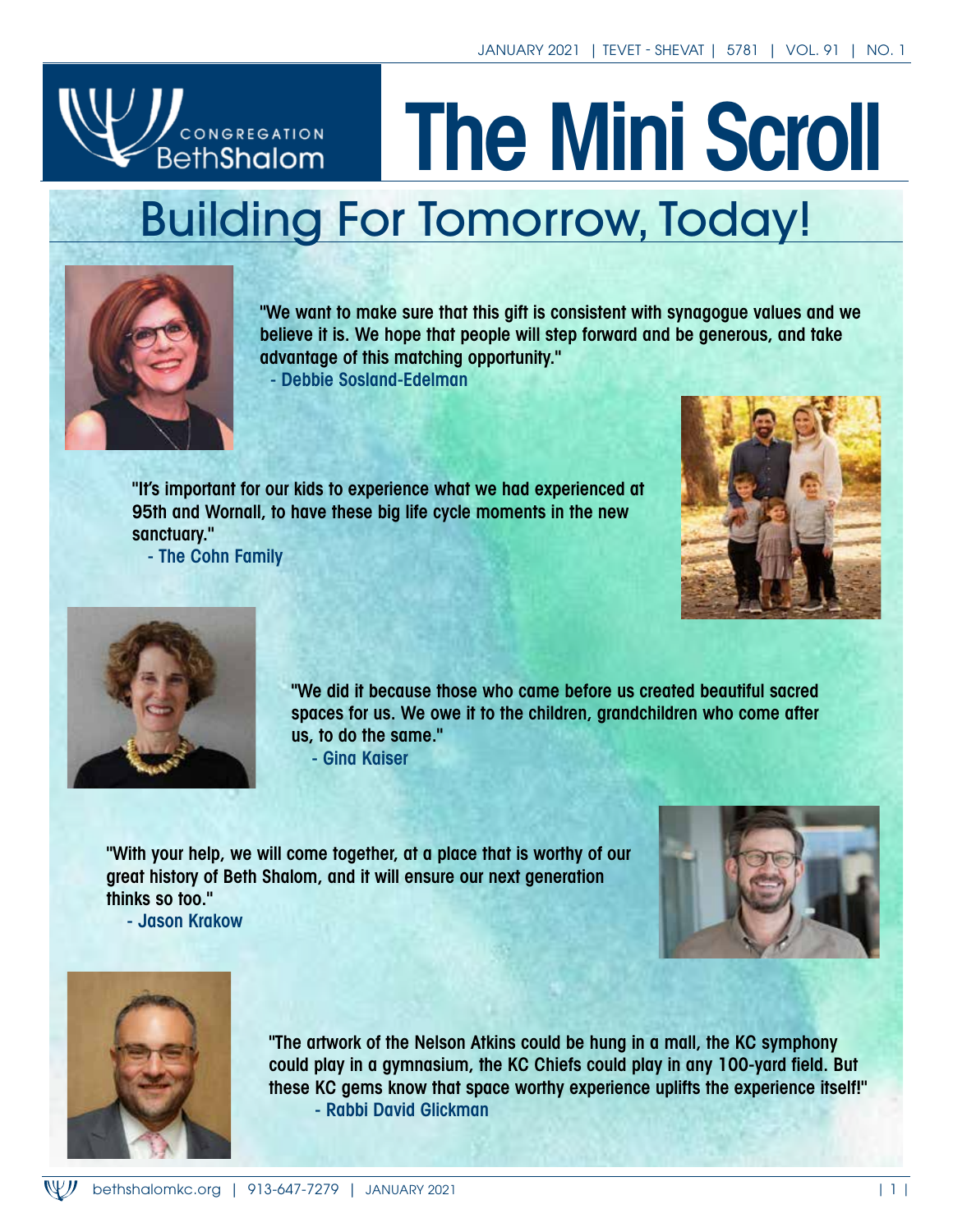

# *Bat Mitzvah*

## *Maya Sal*

### *January 7 / 23 Tevet*

Maya Sal is the daughter of Tami and Shai, and is sister of Re'em Sal, Yahav Sal. She is the granddaughter of Itzchak Sal, Arie Yosef, Andrea Sheaf, and Sima Sal, *z"l* and is the great-grand daughter of Tzviah Chagbi, Estelle Cliff, and Donald Sheaf. Maya attends Hyman Brand Hebrew Academy. Her hobbies include playing with her dog, playing the guitar, playing on the computer with friends or playing games and competing with her older brother. For her B'nei Mitzvah project, Maya has been volunteering at a local dog shelter.



 *Bar Mitzvah*

 *Samuel Ari Nussbaum*

 *January 16 / 3 Shevat*



Samuel Ari Nussbaum is the son of Corey and Jered Nussbaum, and is the brother of Kyra and Mari Nussbaum. He is the grandson of Cathy and Jeff Alpert, and Ronna and Larry Nussbaum. He is the great-grandson of Elizabeth Nussbaum. Samuel attends Hyman Brand Hebrew Academy. His hobbies include baseball, basketball, soccer, creating and producing digital music. For his Bar Mitzvah project, Samuel has been donating new and gently used sports equipment to kids who cannot afford.

# *Bat Mitzvah*

## *Daniela Glickman*

### *January 30 / 17 Shevat*

Daniela Glickman is the daughter of Rabbi David and Annie Glickman, and is the sister of Gavi and Ellie Glickman. She is the granddaughter of Ken and Karen Glickman, of East Lansing, Michigan, Dr. David Kanofsky z"l, Sallie Kanofsky Rietmann z"l and Paul Rietmann, all of Tacoma, Washington. Dani enjoys cooking, baking, reading, playing piano, dance, gardening, and outdoor activities. Dani loves going to Camp Ramah Wisconsin over the summers. She takes dance at the J. For Dani's Bat Mitzvah project, she has been volunteering at the Jewish Community's Mitzvah Garden. She will also be creating a B'nai Tzedek fund for tzedakah. Family and friends are invited to join Beth Shalom for their streaming services.

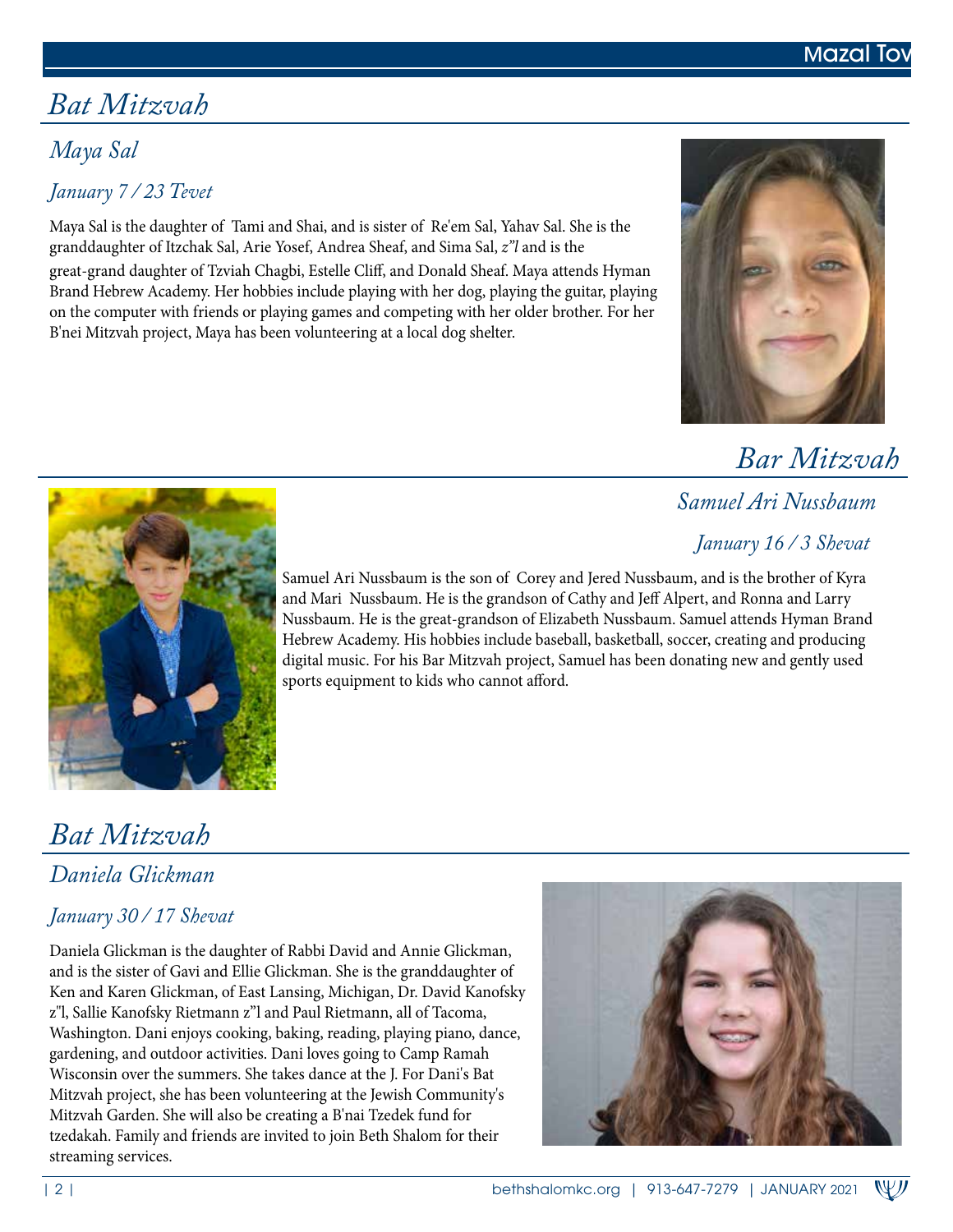### bethshalomkc.org | 913-647-7279 | JANUARY 2021 | 3 |

W)

*Praised is the True Judge* 

דיו האמת

### *Of Blessed Memory* We express condolences to our Beth Shalom Members, their Families and Friends.

```
 Joan March, z"l NOV 28 – 12 KISLEV Miriam Birnbaum, z"l DEC 15 – 29 KISLEV
```
### PLAQUES HAVE BEEN DEDICATED *In Memory Of...*

*Yahrtzeits Join us for morning or evening minyan to say Kaddish for your loved one. Check our website for service schedule.*

#### JAN 1-17 TEVET Lena Bergman Rhonda DeLong David Dolginow Milton Franks Ely Freed Rose Geller Ada Gershon Betty Helfand Rose Hershon Emanuel Joffee Samuel LaPort Harry Levine Marie Millstein Harold Nicholas Selma Reingenheim Harry Yukon JAN 2-18 TEVET Micah Bratt Harry Byers Anna Feld Alice Grossman Nathan Haith Seena Kaufman Charlotte Kline Mamie Krigel Bessie Rogozenski Barney Stone JAN 3-19 TEVET Harry Baier Frances Berger Freda Block Jacob Cohen Florence Denebeim Sidney Glaser Melvin Greenberg Simon Kulvin Frank Levin Steve Pack Morris Rogozenski **Michael** Rosenbloom Lena Smith David Spellman JAN 4-20 TEVET Albert Ball Hayman Barewin Sam Baum Martin Bell Morris Brown Boris Galitzky Sarah Ginsberg Harry Gitterman Dorothy Gottlieb Isadore Marks Esther Morris Shirley Moskovitz Benjamin Portman Betty Shenker JAN 6-22 TEVET Paul Bayzman Max Benjamin Gustav Einhorn Jacob Grinpas Arthur Harris Sherry Kaplan Isadore Levine Mildred Lipsey Badannah Silverman Sidney Simon Sarah Smith Rita Tilzer Bessie Turock JAN 7-23 TEVET Martin Brenner Morris Dunn Bertha Dworkowitz Bessie Ellis Helen Feingold Anna Grossman Thelma House Rose Jacobson Daniel Markel Solomon Rubinfire Rachel Schere Irving Schoenwald Rebecca Schreiber Mollie Schwartz JAN 8-24 TEVET Roy Bisman Robert Blond Felicia Kisluk Ella Lieberman Rose Millstein Leonard Rifas Fannie Rothschild Mary Taxman JAN 9-25 TEVET Sam Barash Betty Brand Gustave Eisemann Gilbert Katz Manuel Levine Julia Liebershon Archie Louis Reuben Peltzman Milton Silverman Ben Simons Stephen Wayne Lena Wienshienk Shlomo Yeshiahu JAN 11-27 TEVET Donald Alpert Minnie Bayzman Benjamin Finkle Thomas Goldenberg Jennie Gordon Herbert Greenberg Helen Kaufman Victor Lerner Louis Yudkofsky JAN 12-28 TEVET Diana Altshuler Sam Berman Tavia Blender Ida Bloom David Brockman Karl Eisemann Jean Glazer Abraham Granoff David Hadas Herbert Hakan Rose Josephson Daniel Katzman Clara Kraft Jacob Rabenowitz Joseph Ruback Anna Saver Mushi Selichonok Jerry Taube Samuel Wallman JAN 13-29 TEVET Joseph Biederman Pauline Blonsky Deanie Collins Leo Eveloff Margaret Goldman William Goodman Stephen Greenstein Ruth Hyman Raydelle Josephson Wolf Kort Israel Levin Isaac Lieberman Sherman Rozenblit Sarah Smith Isadore Stolov Richard Wasserman Anna Wolberg JAN 14- Henry Walker JAN 15 - 2 SHEVAT Herman Asotsky Bruce Bovos Della Fox Paul Frischer Rebecca Katz Rose Kurtz Helen Lieberman Norman Yarmo JAN 16 - 3 SHEVAT Jennie Abend Morris Berman Marvin Brown Samuel Burnstein Beila Dorfman Gladys Eisman Barney Friedson Bertha Gershon Dora Gerson Isaac Gilgus Harry Katz Ksell Kusnetzky Edmund Oelsner Zelda Penner Morris Rolsky Anna Rosenblum Milton Shapiro Harry Sheskin Libbie Wallman Lois Weiner JAN 17 - 4 SHEVAT Samuel Blond Ida Cohen Martin Finkelstein Martha Forrest Lillian Gelb Nathan Golding Kalman Grollman Esther Hoffman Isaac Isenberg Rose Kahn Michael Katz Bertha Kowolsky Bertha Matters Philip Phillips Ida Portman Richard Rapaport Rubin Shapiro Max Trossman Sheindel Yukon Norman Weiner JAN 19 - 6 SHEVAT Louis Baranov Eva Cooper Mary Farber Ester Goodman Meyer Grollman Barney Karbank Rose Katz Rose Katzeff Edith Link William Litwin Milton Searles Lena Segal Samuel Winer JAN 20 - 7 SHEVAT Jake Cohn Hope Cohn Evelyn Coleman Molly Epstein Elliot Gale **Barnett Gottleib** Bertha Gutovitz Leon Joseph Louis Kalinsky Louis Krashin Melvin Krigel Tillie Kusnetzky David Lieber Minnie Miller Bertha Pittell Rebecca Schlaifer Abe Sosland Sophia Taxman JAN 21- 8 SHEVAT Simon Cohen Harry C. Feingold Leo Kaufman Dora Kessler Louis Lipszyc William Rose Mollie Spitcaufsky Lester Tonopolsky JAN 22- 9 SHEVAT **Sidney Cohen** Dorothy Cumonow Frank Joseph Celia Levin Betty Nusbaum Marvin Greenberg Sheldon Hollub Harry Isenberg Gittel Levin Sara Levitt Jack Louis Fannie Ruback Bee Sherman Sam Silverman Fanny Walke JAN 24 - 11 SHEVAT Dorothy Chapman Myrtle Cohen David Gottlieb Herman Klutz Sam Laner Bertha Meyer Henry Present Irving Quito Harry Sandler Ida Sorkin Rose Tibbet JAN 25 - 12 SHEVAT Harry Cohen Rose Diamond Isadore Glass Joe Greene Dan Indin David Klein Isadore Levitch Phyllis Rips Irving Schick Ella Silberman Harry Sokoloff Harris Wolfberg JAN 26 - 13 SHEVAT Sarah Abrams Morris Cohen Daniel Fein Ida Fox Robert Gluck Mary Gordon

### JAN 5-21 TEVET

Harriet Azorsky Baila Baellow Kelman Bovos Arvie Goldstein Henry Hakan Daniel Hollub Earl Katz

Livie Halperin Seymour Traxler Morris Wolfson



Yetta Czarlinsky David Diamant Sanford Krug Samene Lesser Otto Sherry Stanley Siegel

### 1 SHEVAT

JAN 18- 5 SHEVAT Granum Chernoff Ceril Dallen Daniel Davis Helen Eisen Louis Goldman Sarah Jacobson Rose Lefkowitz Jack Meyers Nathan Nelkin Blanche Pelofsky

Joseph Greenblot Joyce Kalender Joseph Lazarus Essak Levitch David Luke Sophia Matzdorff Abraham Osep Abe Oshry Nat Pfefer Lee Seelig

Rose Seiffer Marion Stolov William Schlosberg Molly Shalet David Sporn Celia Stocker

#### JAN 23 - 10 SHEVAT

Claire Bell Daniel Bortnick Jacob Cohen Israel Finkelstein Sylvia Gershon Solomon Goldberg Abraham Nisenkier

Raymond Rittmaster Emanuel Schupan Eudice Shlensky Salman Silberman

William Clayman Solomon Lipsky

Samuel J Gershon Emanuel Greenberg Raschi Kamen Rose Kanter Eva Kaplan Benjamin Lieberman JAN 27-

### 14 SHEVAT

Goldie Deiboch Charles Gidinsky Charles Kauffman Harry Milens Jean Peltzie Rheva Spitcaufsky Luba Vinick JAN 28- 15 SHEVAT

Josephine Bernstein Bessie Bratt Steve Duberstein Lewis Hoffman George Krumholz Solomon Michelson Paula Pener Marti Rabin Josephine Rosenblum Eli Rostov Samuel Rostov Frank Rotman Phillip Schlaifer Ernest Seiden Bessie Shultz Isaac Werby Sam Winette

#### JAN 29- 16 SHEVAT

Yetta Barsky Max Bertman George Dubinsky Beatrice Feder Ann Gale Elka Gordon Rina Gordon Sarah Hammer Harry Karosen Idelle Kopitnik Sol Mendy Anna Oppenheimer Sarah Resnick Dora Sandler William Smith

#### JAN 30- 17 SHEVAT

Neiman Abrams Alex Becker Norman Blender Ralph Jacobsen Michael Kupperstein Rebecca Levine Anna Magilow Meyer Rosenberg Anna Soroka Louis Zimmerman

#### JAN 31- 18 SHEVAT

Sydney Cerier Sol Glass Anna Halperin Max Katz Walter Rosenthal Deborah Sanell Pauline Shapiro Renee Swartz Lily Winer Mary Zenitsky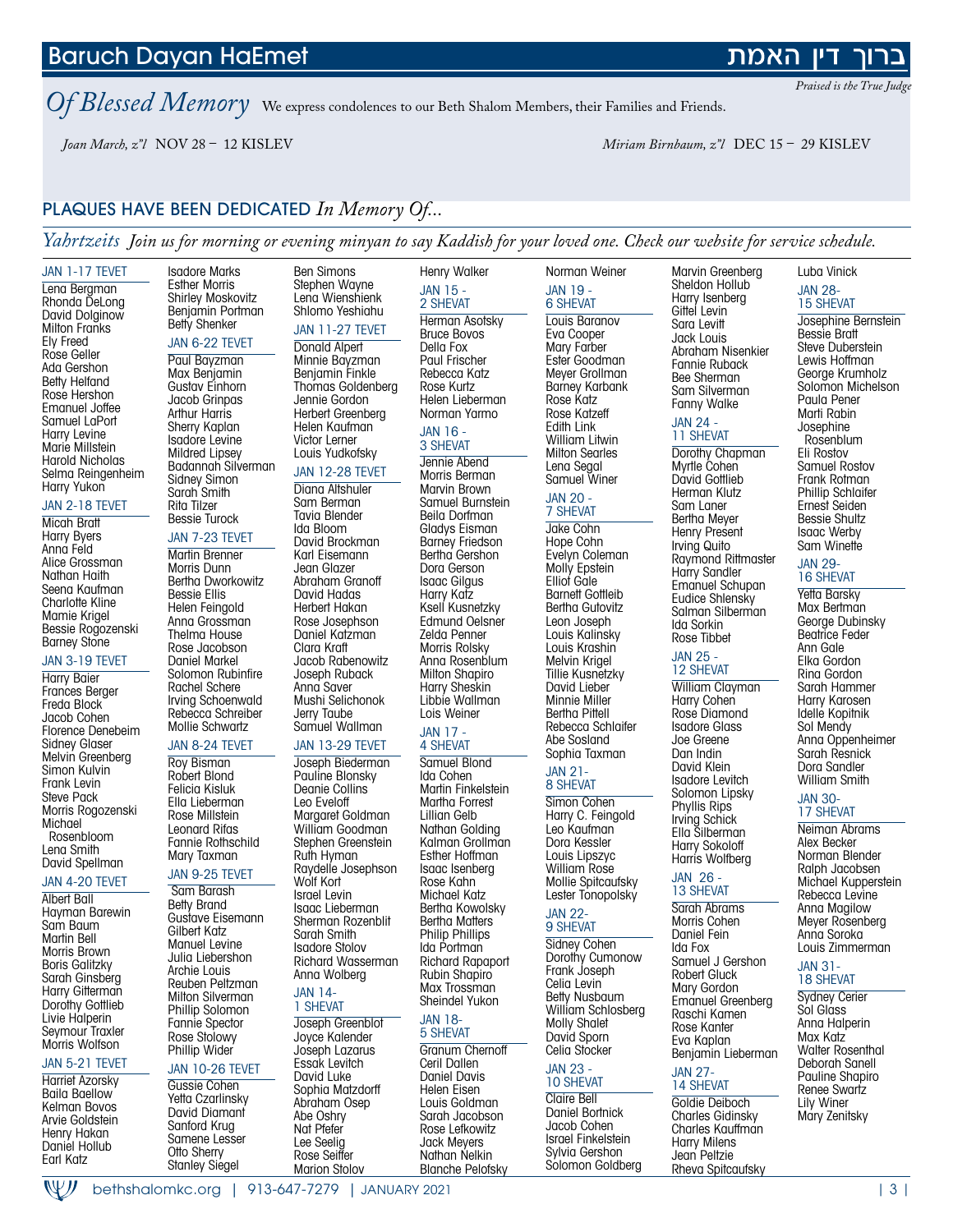### Todah Rabbah!

### *Contributions through December 7 are listed below. Thank you for thinking of us.*

#### Benjamin Ryweck Torah **Fund**

### *In Memory of*

Joan March *Jeff Bernhardt Alan & Linda Cohen Mark Eisemann & Leslie Mark Edward & Gloria Baker Feinstein Ted & Jill Goldstein Elliott & Katharine Hollub John & Jennifer Isenberg Bruce, Eileen & Emma Kershenbaum Carla Klausner Debbie Levitan Mark & Ellie Mandelbaum Sara Newberger Stuart & Sharon Pase Price Brothers KC Lauren Rosen Bry Roskoz Deah Rubin Arlene Shalinsky Merna Siegler Shirley Unell Jackie Weiss & Jerry Kraufman Joe & Fran Wolf*

### Beth Shalom Chesed **Committee** Fund

*In Memory of* Alice Lieberman *Rosalyn Burnstein* Beth Shalom General Fund

*In Appreciation of* A Meaningful High Holiday Experience *Jeffrey Daniels & Leah Cole*

### *In Honor of* Harold Schlozman's

80th Birthday *Hanan & Natalie Hammer*

### *In Honor of*

Joyce Shapiro's Speedy Recovery *Steven & Susan Osman*

*In Memory of* Bessie Berman *Michael & Alexa Berman*

### *In Memory of* Isadore Bressel

*Jerold Bressel In Memory of* Max Dubin

*Sol & Nora Dubin In Memory of* Harriet Eisman

*Sanford & Evelyn Eisman In Memory of*

### Barbara Fidler

*Stuart Bodker & Tensy Marcos-Bodker*

*In Memory of* Clara Fox *Richard & Linda Bell In Memory of*

Rose Fried *Bobara Bograd Donald & Ruthann Zurovsky*

*In Memory of* Melvin Frischer *Shirley Frischer*

*In Memory of* Ilona Gondos *Judy Jacobs*

*In Memory of* **Shirley Gottstein** Jewish War Veterans *Mickie & Barbara M. Katz Alice & Tom Lewinsohn*

*In Memory of* Gale Grossman *Ronald & Carole Goggin*

*In Memory of* Joseph Gutovitz *Allen & Gail Gutovitz*

*In Memory of* Larry Haith *Arthur & Diane Federman*

#### *Elizabeth Hennick In Memory of*

Louise Hirsekorn *Hanan & Natalie Hammer*

*In Memory of* Alex Meltzer *Ronald & Carole Goggin*

*In Memory of* Phyllis Pack *Steve & Karen Pack*

*In Memory of* Bertha Perlman *Tamar Trushinski*

*In Memory of* Toby Ellen Robbins *Jill Goldberg*

*In Memory of* Paul Rosenthal *Chuck & Linda Field Florie Rosenthal In Memory of* Leonard Shopmaker *Nancy Morais*

*In Memory of* Louis Zolotor *Robert Corchine & Andrea Poisner*

Beverly & Harvey Bodker **Endowment** Fund

*In Memory of* Beverly Bodker *Betsy Bodker In Memory of* Sadie Klein *Betsy Bodker In Memory of* Rabbi Morris **Margolies** *Harvey Bodker*

Boy Scout Troop 61

*In Memory of* Larry Haith *Steven & Beatrice Fine*

**Cemetery Maintenance** Fund

### *In Memory of* Sam Gale *Carl & Sue Gale In Memory of* Deborah Jacobson *Douglas & Emily*

*Jacobson In Memory of* Samuel P. Lichtor *Jeffrey Levine & Reed Fletcher*

*In Memory of* Nathan Magazine *Carl & Sue Gale In Memory of*

Deborah Shure *Helaine Reed In Memory of*

Morris Stein *Herbert & Alice Stein* Dave & Jean Brockman **Scholarship** Fund

*In Memory of* Jean Brockman *Richard & Charlotte Brockman* Frank Schlozman Scholarship Fund

*In Memory of* Rose Kogan *Michael & Wendy Malyn*

Gale & Maxine Grossman Religious School

*In Honor of* Maxine Grossman's 95th Birthday *Larry & Sari Rosen*

*In Memory of* Gale Grossman *Maxine Grossman*

*In Memory of* Edward "Eddie" Rose *David & Lynne Bock* Hanan Wedlan Family Fund

*In Memory of* Eleanor Abrams *Mitch & Lisa* 

*Hamburg In Memory of* Jerome Abrams

*Mitch & Lisa Hamburg In Memory of*

Sam Wedlan *Mitch & Lisa Hamburg* Harry Puritz

**Scholarship** Fund *In Memory of*

Bessie Puritz Kars *Carl Puritz*

#### *In Memory of* Harry Puritz

*Carl Puritz & Cynthia Ellis* Hazzan Ben-

Yehuda's **Discretionary** Fund

*In Appreciation of* Hazzan Tahl Ben-Yehuda

*Michael & Beth Liss*

*In Memory of* Joan March *Deborah Rosenberg* Kaiser Family Bar/Bat Mitzvah Tutoring Fund

*In Memory of* Sophie Bergman *Marcelle Kaiser*

*In Memory of* Frances Kaiser *Marcelle Kaiser* **KCUSY** 

*In Memory of* Larry Haith *Stuart Bodker & Tensy Marcos-*

*Bodker* Kiddush Fund

*In Memory of* **Shirley Gottstein** *Harold Kaseff & Rhea Salasche Merna Siegler*

*In Memory of* Larry Haith

*Harold Kaseff & Rhea Salasche Merna Siegler*

*In Memory of* Louise Hirsekorn

*Merna Siegler* Marcia Eveloff Lechem Fund

### *In Appreciation of* Our Family & Friends

*Ken & Sandra Lerner In Honor of*

Gary & Patti Friedman's 35th Wedding Anniversary

*Rob & Cindy Daniels*

### *In Memory of*

Sol Baum *Harold Kaseff & Rhea Salasche*

### *In Memory of*

תודה רבה

Charline Cooper *Roger Cooper In Memory of* David Cooper *Roger Cooper*

*In Memory of* Eunice Cooper *Roger Cooper*

*In Memory of* Harry Eisman *Marshall & Hope* 

*Talbot In Memory of* Ben Lerner

*Alan & Tina Chapman*

*In Memory of* Lillian

*Dolores Sosnow* Marcus Brand **Scholarship** Fund

*In Memory of* Dr Milton Ozar *Marilyn Ozar*

*In Memory of* Sarah Ozar

*Marilyn Ozar In Memory of*

Simon Ozar *Marilyn Ozar*

Max Benjamin Braille Teachers Fund

### *In Memory of*

Delores Benjamin *David, Jane & Brian Hakan*

Merna & Sylvan Siegler Fund for Jewish **Camping** 

*In Memory of* Shirley Gottstein *Shirley Unell*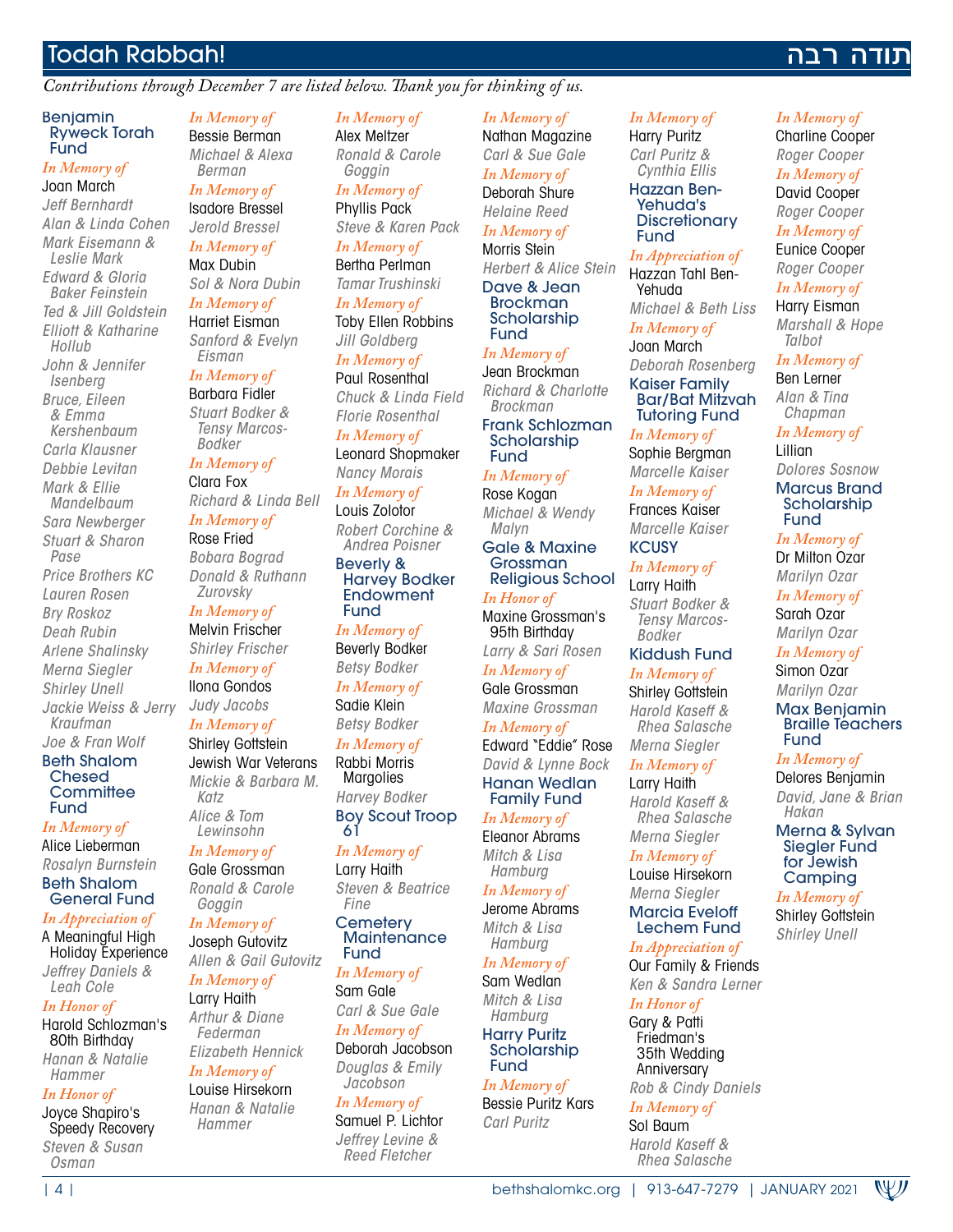### Todah Rabbah!

### *Contributions through December 7 are listed below. Thank you for thinking of us.*

### דה רבה

### Prayer Book Fund

*In Memory of* Joan March *Steven & Marcia* 

*Schorr* Rabbi

#### Glickman's **Discretionary** Fund

#### *In Appreciation of* Rabbi David

Glickman *Michael & Beth Liss Marilyn Ozar David & Carol Porter*

### *In Memory of*

Evelyn Alexander *Edward & Cheryl Alexander*

*In Memory of* Harry Baker *Ronald & Dierdre Baker In Memory of*

Stanley Bodker *Joel & Hildy* 

### *Goldman In Memory of*

Herbert G. Davis *Alexander & Peggy Davis*

*In Memory of* Joan March *David Gale & Gina Kaiser*

### *In Memory of*

Ed Rose *Ron & Susie Goldsmith*

Rose Family Early Childhood **Education Center** 

*In Honor of* Gabrielle Sosland's Bat Mitzvah *Jeffrey & Corrine* 

*Blackman In Honor of* Janet Zwillenberg *Mark Myron &* 

*Deborah Smith In Memory of* Kevin Corbin

*Estelle Edelbaum In Memory of*

Benjamin Fagin *Roger & Berenice Haberman*

#### *In Memory of* Larry Haith *Jeffrey & Corrine*

#### *Blackman In Memory of*

Al Levine

*Corey Glass In Memory of* Ruth Litvien *Phyllis Kalender*

*In Memory of* Joan March

*David Achtenberg & Alice Jacks Achtenberg*

#### *In Memory of* Max Mendell

*Phyllis Kalender*

### *In Memory of*

Edward "Eddie" Rose *Harold Kaseff & Rhea Salasche Fred & Cynthia Bodker Richard & Charlotte Brockman Jack Forman Marcia Karbank Harold & Natalie Klopper Marcel Matson Don & Harriet Sebert Joseph Smuckler* Rose S Levine & Doris L Flam Arts & Education

#### Sacred Space Campaign 2020

*In Memory of*

Ellen Ginden *Mickie & Barbara M. Katz*

### *In Memory of*

Michael Rafiel *Mickie & Barbara* 

#### *M.Katz* Sol & Ruth Dennis **Scholarship** Fund

*In Memory of*

Sol Dennis *Edward Dennis*

# Todah Rabbah! Thank you!

Congregation Beth Shalom is grateful for the generosity of the Goldberg Family Foundation and the Stanley L. and Geraldine Goldberg Family Fund for their recent generous contribution to Congregation Beth Shalom for the Rose Family Early Childhood Education Center.

Our preschool is one of the most beloved and important areas of our synagogue. Our talented staff and Judy Jacks Berman raise the next generation of Jewish leaders – and guide young parents on the path of creating Jewish families.

During the time of Covid-19, our preschool team created an entirely digital, outdoor, home-delivery model for engagement with our families. We were not able to replicate, though, our traditional model of full classrooms.

Fund *In Memory of* Rose Shapiro Levine *Carla Klausner*

 This one-time gift has helped Beth Shalom make up the entire budget shortfall from lost tuition during the time of pandemic. It has also allowed us to retain our staff and faculty in the preschool so when it is safe to return, we will be ready!

*If your family, family foundation, or donor-advised fund would like to make a one-time contribution to help Beth Shalom with expenses incurred by Covid-19, please contact our Executive Director, Stefanie Williams at swilliams@bethshalomkc.org.*

# Snapshots of Hanukkah 2020







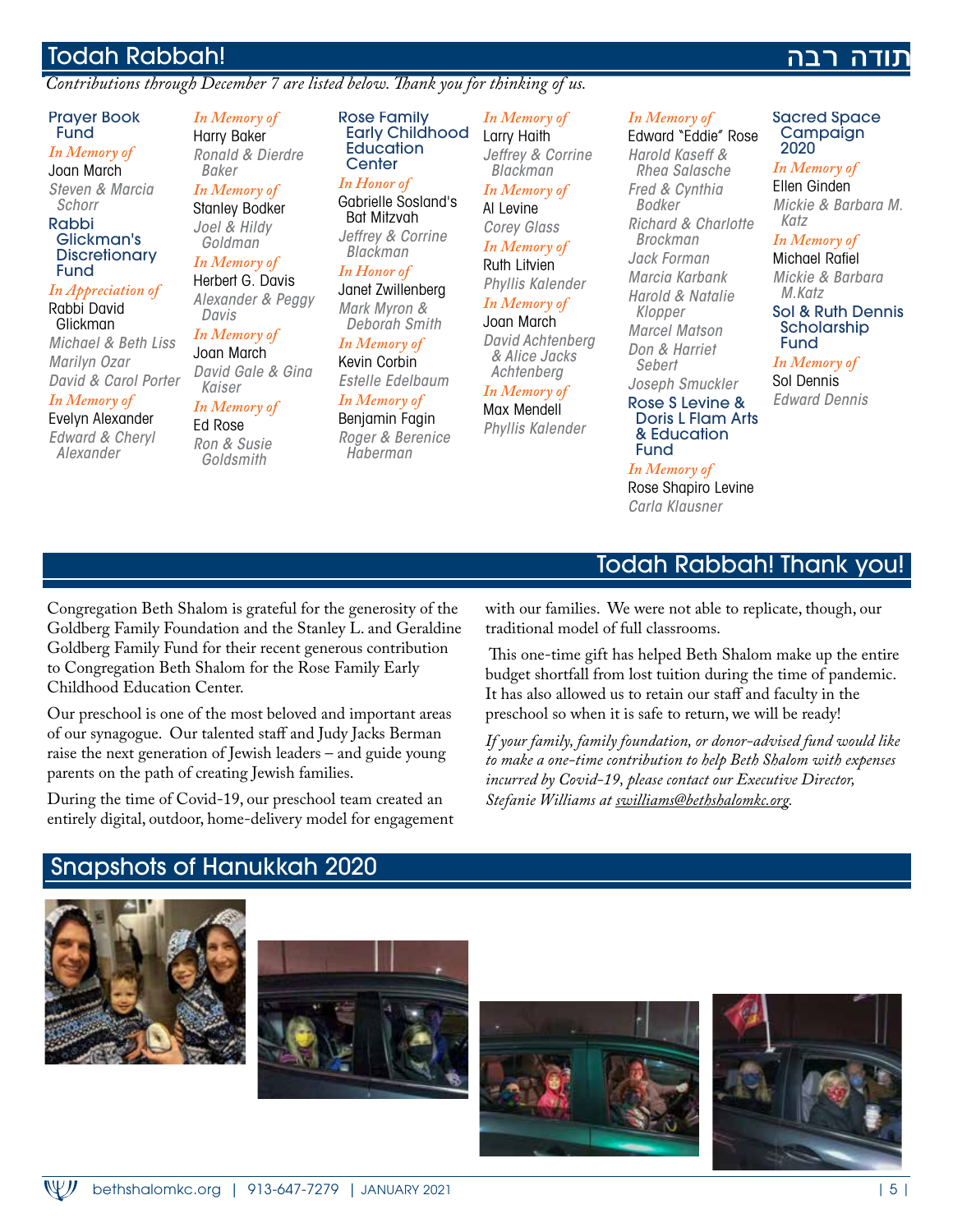# *Happy 91st Birthday, Bobbi!*

Wishing our Mom, Bobbi Arenson, a Happy 91st Birthday! Bobbi's birthday was on December 12th. Linda, Barry and Howard

*If you would like to share a "Mazal Tov," please contact Ritz at ritzd@bethshalomkc.org.*

# Wishing Mazal Tov to our January Anniversaries

*If you want to make a donation, in honor of your anniversary, contact Trinity, 913-647-7281.*

DAY YEARS DAY YEARS

| Jeffrey & Farrah Udell 9 David & Sylvia Radasky 49       |                               |  |
|----------------------------------------------------------|-------------------------------|--|
| 2 Scott & Susan Krigel 44                                | 9 Jimmy & Sonia Rosenbloom 38 |  |
| 2 Bryan & Janet Unterhalter. 27                          | 20 Andrew & Vicki Widman 19   |  |
| 2 Victor & Annie Wishna11                                | 25 Jeffrey & Arlene Misler52  |  |
| 6 Daniel & Brodie Gold 19                                |                               |  |
| 6 Gary & Marcy Rydell 36                                 | 28 Michael & Sharon Milens 54 |  |
| 8 David & Amanda Palan. 15 28 Robert & Barbara Palan. 53 |                               |  |
|                                                          |                               |  |

1 Jonathan & Denise Hankin . . . . . . . . . . 15

# A warm welcome to our tiny members

# *Sophie Andrea Silver*

Sophie Andrea Silver was born on November 20, 2020. She is the daughter of Renee Polsky Silver and Lawrence Silver, and the sister of Nathan and Elaine Silver. Sophie is the grand daughter of Larry and Ellen Polsky, and Sarene Silver, Jack Jagoda and Ken Silver.



Caleb August Temkin was born on Noveember 20, 2020. He is the son of Emma (Eisemann) and Eli Temkin and the grandson of Leslie Mark and Mark Eisemann of Mission Hills, Kansas, and Harvey and Barbara Temkin of Netanya, Israel. He is the great grandson of Elinor Eisemann.





8 Miles & Sally Ross. . . . . . . . . . . . . . . 43

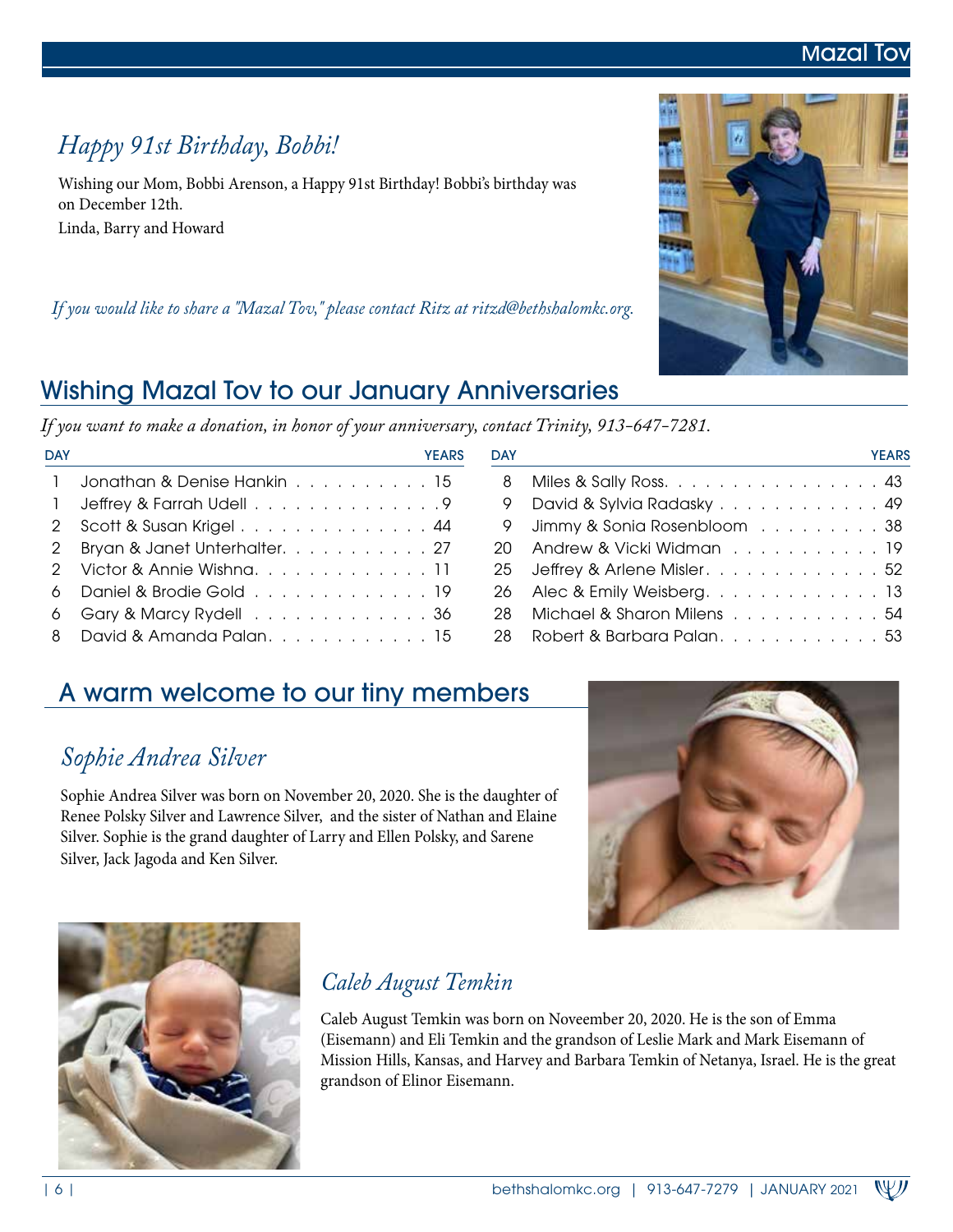### Sisterhood



### Sarah Peltzman Adult Education Classes

The Sarah Peltzman Educational Series, Unit Two, begins Thursday, Jan. 7, 2021. Classes will be held 10:00-11:00 a.m. via Zoom. The cost is \$15.00 per unit for new students who are not already participating in Peltzman classes. Registration is available online at bethshalomkc.org or checks are payable to Beth Shalom Sisterhood and may be sent to Congregation Beth Shalom.

### Unit Two Instructor: Hazzan Tahl Ben-Yehuda



Topic: "Difficult Texts in the Tanakh; How We Face and Frame the Texts that Make Us Squirm." Dates: January 7, 14, 21, and 28, 2021. Guest speaker: David Helfand - February 4, 2021 Topic: "Amnesia Torah: Forgetting the Torah and Remembering Ourselves"

To RSVP or for more information, contact Amy Schultz, Sisterhood Education V.P. at aschultzbsw@gmail.com or 913-681-5752.

### Sisterhood Gift Shop

Our Sisterhood Gift Shop website is now available to view. Type in https://sisterhood.bethshalomkc.org in the search google box to get to correct page quickly.

However, the only items currently entered are the Hanukkah items; we are working on photographing all remaining products. Charging on line is not yet available, but you can call Mary Weiner at 913-642-9363 to provide item # and to discuss payment. You can arrange curbside pickup with Mary by appointment. We are publishing new photos as they're completed, so there will be more items available each week. We'll keep you posted, but in the meantime, please visit our website. We look forward to getting back to normal sometime in 2021.



### **PrayerWorks**

The Award Winning PrayerWorks will continue it's 24th year. The community is invited to attend all the sessions. The participants pray for those in need of physical, emotional or spiritual healing.

The next session on Zoom will meet, Wednesday, January 27, 11:00 am.

For the Zoom link or to leave a name for healing: contact, Facilitator, Rickie Haith, 913 341 8707, Rickieh1@aol.com.